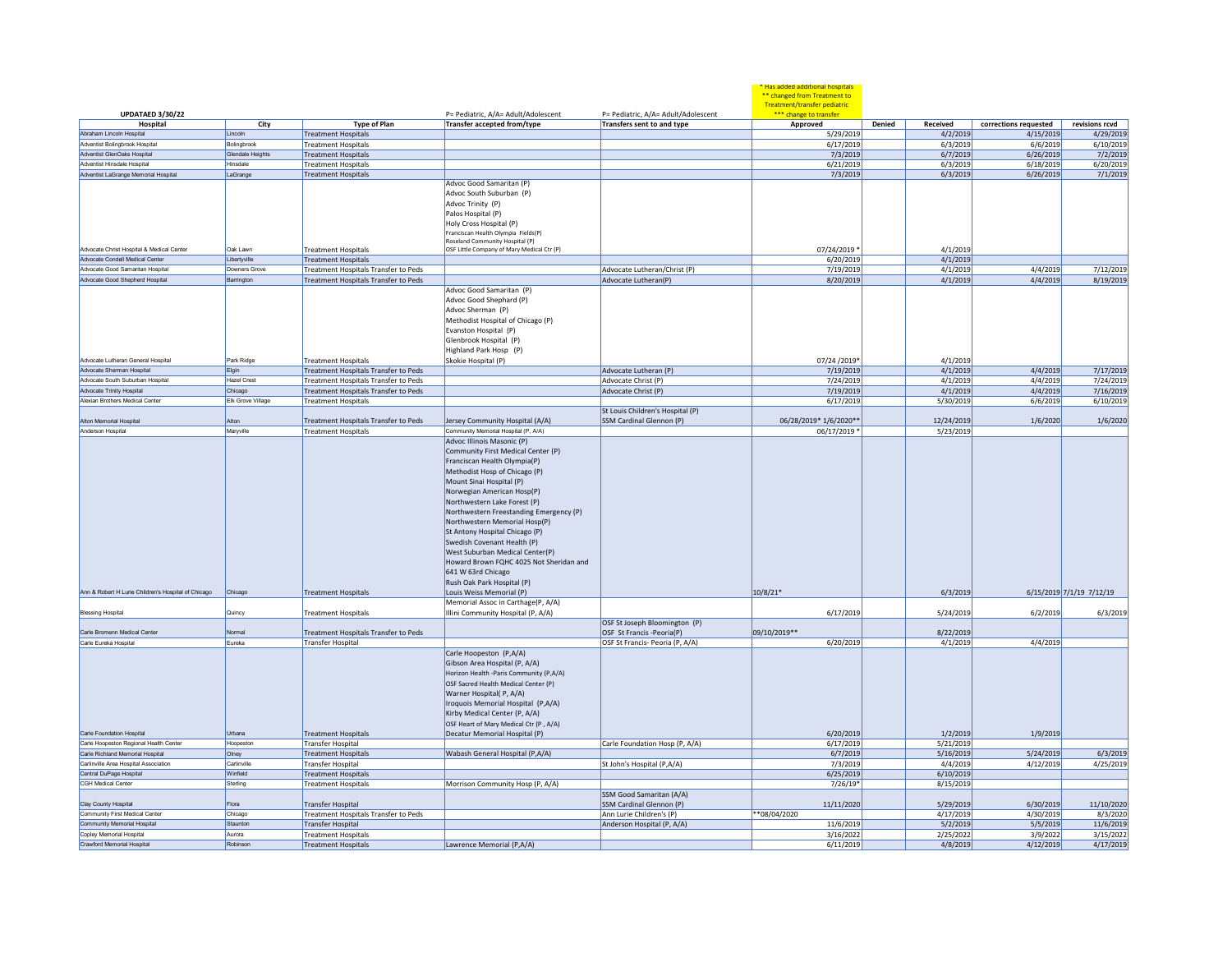| UPDATAED 3/30/22                                      |                    |                                                                  | P= Pediatric, A/A= Adult/Adolescent                                                      | P= Pediatric, A/A= Adult/Adolescent                       | * Has added additional hospitals<br>** changed from Treatment to<br>Treatment/transfer pediatric<br>*** change to transfer |                    |                       |                     |
|-------------------------------------------------------|--------------------|------------------------------------------------------------------|------------------------------------------------------------------------------------------|-----------------------------------------------------------|----------------------------------------------------------------------------------------------------------------------------|--------------------|-----------------------|---------------------|
| Hospital                                              | City               | <b>Type of Plan</b>                                              | Transfer accepted from/type                                                              | Transfers sent to and type                                | Approved                                                                                                                   | Denied<br>Received | corrections requested | revisions rcvd      |
|                                                       |                    |                                                                  |                                                                                          | SSM Good Samaritan (A/A)<br>SSM St Mary's Centralia (A/A) |                                                                                                                            |                    |                       |                     |
| <b>Crossroads Community Hospital</b>                  | Mt. Vernon         | <b>Transfer Hospital</b>                                         |                                                                                          | SSM Cardinal Glennon (P)                                  | 8/23/2021                                                                                                                  | 6/5/2019           | 6/24/2019             | 8/20/2021           |
| Decatur Memorial Hospita                              | Decatur            | Treatment Hospitals Transfer to Peds                             |                                                                                          | Carle Foundation Hosp (P)                                 | 6/11/2019                                                                                                                  | 5/29/2019          | 5/30/2019             | 6/7/2019            |
| Delnor Community Hospital                             | Geneva             | <b>Treatment Hospitals</b>                                       |                                                                                          |                                                           | 7/12/2019                                                                                                                  | 5/29/2019          | 6/28/2019             | 7/11/2019           |
| Edward Hospital                                       | Naperville         | <b>Treatment Hospitals</b>                                       | FEC Edward (P, A/A)                                                                      |                                                           | 6/19/2019                                                                                                                  | 6/6/2019           | 6/13/2019             |                     |
| Edward Plainfield Emergency Center                    | Plainfield         | <b>Transfer Hospital</b>                                         |                                                                                          | Edward Hospital (P, A/A)                                  | 6/19/2019                                                                                                                  | 6/6/2019           | 6/13/2019             |                     |
| Elmhurst Memorial Hospita                             | <b>Elmhurst</b>    | <b>Treatment Hospitals</b>                                       |                                                                                          |                                                           | 6/19/2019                                                                                                                  | 6/6/2019           | 6/13/2019             |                     |
|                                                       |                    |                                                                  |                                                                                          | SSM Health Good Samaritan (A/A)                           |                                                                                                                            |                    |                       |                     |
| Fairfield Memorial Hospita                            | Fairfield          | <b>Transfer Hospital</b>                                         |                                                                                          | SSM Cardinal Glennon Children (P)                         | ***8/23/21                                                                                                                 | 7/30/2021          | 8/11/2021             | 8/19/2021           |
| Fayette County Hospital                               | Vandalia           | <b>Transfer Hospital</b>                                         |                                                                                          | Sarah Bush Lincoln (P, A/A)                               | 6/11/2019                                                                                                                  | 6/6/2019           |                       |                     |
| <b>FEC Copley Memoria</b>                             | Yorkville          | <b>Treatment Hospitals</b>                                       |                                                                                          |                                                           | 3/26/2022                                                                                                                  | 2/25/2022          | 3/9/2022              | 2/24/2022           |
| Ferrell Hospital Community Foundation                 | Eldorado           | <b>Treatment Hospitals</b>                                       |                                                                                          |                                                           | 10/5/2019                                                                                                                  | 7/25/2019          | 7/26/2019             | 10/4/2019           |
| <b>FHN Memorial Hospital</b>                          | Freenort           |                                                                  |                                                                                          |                                                           |                                                                                                                            |                    |                       |                     |
|                                                       |                    | Treatment Hospitals Transfer to Peds                             |                                                                                          | Swedish American (P)                                      | 7/19/2019                                                                                                                  | 2/6/2019           | 2/21/2019             | 7/19/2019           |
|                                                       |                    |                                                                  |                                                                                          | Advocate Christ Hospital (P)                              |                                                                                                                            |                    |                       | 2/7/2020            |
| Franciscan Health-Olympia Fields                      | Olympia Fields     | Treatment Hospitals Transfer to Peds                             |                                                                                          | Ann Lurie Children(P)                                     | 2/10/2020                                                                                                                  | 10/28/2019         | 10/29/2019            |                     |
| Franklin Hospita                                      | Benton             | <b>Treatment Hospitals</b>                                       |                                                                                          |                                                           | 7/8/2019                                                                                                                   | 5/28/2019          | 6/23/2019             | 7/3/2019            |
| Gateway Regional Medical Center                       | Granite City       | Treatment Hospitals Transfer to Peds                             |                                                                                          | SSM Cardinal Glennon (P)                                  | 8/6/2019                                                                                                                   | 7/26/2019          | 7/29/2019             | 8/6/2019            |
| Genesis Medical Center - Silvis                       | Silvis             | <b>Treatment Hospitals</b>                                       | Genesis Medical Ctr Aledo(P,A/A)                                                         |                                                           | 7/10/2019                                                                                                                  | 7/1/2019           | 7/2/2019              |                     |
| Genesis Medical Center Aledo                          | Aledo              | <b>Transfer Hospital</b>                                         |                                                                                          | Genesis Medical Ctr Silvis (P,A/A)                        | 7/10/2019                                                                                                                  | 5/29/2019          |                       | 6/17/2019           |
| <b>Gibson Community Hospita</b>                       | <b>Gibson City</b> | <b>Transfer Hospital</b>                                         |                                                                                          | Carle Foundation Hosp (P, A/A)                            | 6/17/2019                                                                                                                  | 2/22/2019          | 2/27/2019             |                     |
| Goottlieb Memorial Hospital                           | Melrose Park       | <b>Treatment Hospitals</b>                                       |                                                                                          |                                                           | 7/3/2019                                                                                                                   | 6/10/2019          | 6/27/2019             | 7/2/2019            |
| Graham Hospital Association                           | Canton             | Treatment Hospitals Transfer to Peds                             |                                                                                          | OSF St Francis Peoria(P)                                  | 3/30/2022                                                                                                                  | 3/15/2022          | 3/15/2022             | 3/29/2022           |
|                                                       |                    |                                                                  |                                                                                          | SSM Good Samaritan (A/A)                                  |                                                                                                                            |                    |                       |                     |
| Hamilton Memorial Hospital                            | McLeansbord        | <b>Transfer Hospital</b>                                         |                                                                                          | SSM Cardinal Glennon (P)                                  | 11/24/20***                                                                                                                | 11/16/2020         | 11/18/2020            | 11/23/2020          |
| Hammond-Henry Hospital                                | Genesed            | <b>Transfer Hospital</b>                                         |                                                                                          | Trinity Moline and Rock Island (A/A, P)                   | 1/14/2020                                                                                                                  | 5/6/2019           | 5/22/2019             | 1/14/2020           |
| Hardin County General Hospital                        | Rosiclare          | <b>Treatment Hospitals</b>                                       |                                                                                          |                                                           | 6/12/2019                                                                                                                  | 5/15/2019          | 5/24/2019             | 6/3/2019            |
| Harrisburg Medical Center, Inc.                       | Harrisburg         | <b>Treatment Hospitals</b>                                       |                                                                                          |                                                           | 8/12/2019                                                                                                                  | 6/10/2019          | 7/14/2019             | 8/9/2019            |
|                                                       |                    |                                                                  |                                                                                          | SSM Good Samaritan (A/A)                                  |                                                                                                                            |                    |                       |                     |
| <b>Heartland Regional Medical Center</b>              | Marion             | <b>Transfer Hospital</b>                                         |                                                                                          | SSM Cardinal Glennon (P)                                  | 11/30/20***                                                                                                                | 9/14/2020          |                       | 9/28/2020 11/225/20 |
| <b>Herrin Hospital</b>                                | Herrin             | <b>Treatment Hospitals</b>                                       |                                                                                          |                                                           | 6/24/2019                                                                                                                  | 6/10/2019          | 6/13/2019             | 6/21/2019           |
| Hillsboro Area Hospital                               | Hillsboro          | Transfer Hospital                                                |                                                                                          | St John's Hospital (P, A/A)                               | 11/25/2019                                                                                                                 | 2/19/2019          | 2/27/2019             | 3/8/2019            |
| <b>Holy Cross Hospital</b>                            | Chicago            |                                                                  |                                                                                          | Advocate Christ Hospital (P                               | 07/18/2019 Tx now 2/26/20 **                                                                                               | 6/3/2019           | 7/13/2019             | 7/17/2019           |
| Hopedale Hospital                                     | Hopedale           | Treatment Hospitals Transfer to Peds<br><b>Transfer Hospital</b> |                                                                                          | OSF St. Francis Peoria (P, A/A)                           | 6/7/2019                                                                                                                   | 4/24/2019          | 5/5/2019              | 5/14/2019           |
| HSHS Good Shepherd Hospital, Inc.                     | Shelbyville        | <b>Transfer Hospital</b>                                         |                                                                                          | St John's Hospital (P,A/A)                                | 7/2/2019                                                                                                                   | 6/7/2019           | 6/11/2019             | 7/1/2019            |
|                                                       |                    |                                                                  |                                                                                          | SSM Cardinal Glennon(P)                                   |                                                                                                                            |                    |                       |                     |
| HSHS Holy Family Hospital, Inc                        | Greenville         |                                                                  |                                                                                          | HSHS St Elizabeth' Hospital (A/A)                         | ***7/9/2021                                                                                                                | 6/3/2019           | 6/12/2019             |                     |
|                                                       |                    | <b>Transfer Hospital</b>                                         | HSHS Holy Family (A/A)<br>Sparta Community Hospital(A/A)<br>HSHS St Joseph Breese (A/A)  |                                                           |                                                                                                                            |                    |                       |                     |
| <b>HSHS St Elizabeth's Hospital</b>                   | O'Fallon           | Treatment Hospitals Transfer to Peds                             | HSHS St Joseph Highland (A/A)                                                            | SSM Cardinal Glennon(P)                                   | 10/8/2021*                                                                                                                 | 6/3/2019           | 6/12/2019             | 7/3/2019            |
| Humboldt Park Health                                  | Chicago            | Treatment Hospitals Transfer to Peds                             |                                                                                          | Ann Lurie (P)                                             | 1/31/2020                                                                                                                  | 8/15/2019          | 8/16/2019             | 1/31/2020           |
| Illini Community Hospital                             | Pittsfield         | <b>Transfer Hospital</b>                                         |                                                                                          | Blessing Quincy (P, A/A)                                  | 6/20/2019                                                                                                                  | 5/28/2019          | 6/2/2019              | 6/13/2019           |
| Illinois Masonic Medical Center Campus                | Chicago            | Treatment Hospitals Transfer to Peds                             |                                                                                          | Ann Lurie (F                                              | 7/12/2019                                                                                                                  | 4/1/2019           | 4/4/2019              | 7/11/2019           |
| Ingalls Memorial Hospita                              | Harvey             | Treatment Hospitals Transfer to Peds                             |                                                                                          | University of Chicago Medical Center (P)                  | ** 1/29/21 07/05/2019                                                                                                      | 12/29/2020         | 12/29/2020            | 1/29/2021           |
|                                                       |                    |                                                                  |                                                                                          | University of Chicago Medical Center(P)                   |                                                                                                                            |                    |                       | 01/31/2022          |
| Insight Hospital & Medical Center                     | Chicago            | <b>Transfer Hospital</b>                                         |                                                                                          | Loretto Hosptal (A/A)                                     | 02/01/2022 & 3/30/22                                                                                                       | 1/14/2022          |                       | 1/18/2022 & 3/29/22 |
| Iroguois Memorial Hospita                             | Watseka            | Transfer Hospital                                                |                                                                                          | Carle Foundation Hosp (P, A/A)                            | 7/17/2019                                                                                                                  | 5/24/2019          | 6/17/2019             | 7/16/2019           |
| Jackson Park Hospital                                 | Chicago            | <b>Treatment Hospitals</b>                                       |                                                                                          |                                                           | 2/13/2020                                                                                                                  | 5/31/2019          | 6/13/2019             | 2/13/2020           |
| Javon Bea Hospital - DBA Mercyhealth Hospital- Rockto |                    |                                                                  |                                                                                          |                                                           |                                                                                                                            |                    |                       |                     |
| Avenue                                                | Rockford           | <b>Treatment Hospitals</b>                                       | Mercy Harvard Hospital (P, A/A)                                                          |                                                           | 12/23/2019                                                                                                                 | 7/25/2019          | 7/26/2019             | 12/19/2019          |
|                                                       |                    |                                                                  |                                                                                          | Alton Memorial (A/A)                                      |                                                                                                                            |                    |                       |                     |
| Jersey Community Hospital                             | Jersevville        | Transfer Hospital                                                |                                                                                          | St Louis Children's Hospital (P)                          | 12/16/2019                                                                                                                 | 7/30/2019          | 8/2/2019              | 12/10/2019          |
| John H. Stroger, Jr. Hospital of Cook County          | Chicago            | <b>Treatment Hospitals</b>                                       | Provident Hospital of Cook County (P)                                                    |                                                           | 8/23/2019                                                                                                                  | 6/5/2019           | 6/25/2019             | 8/21/2019           |
| Katherine Shaw Bethea Hospital                        | <b>Dixon</b>       | <b>Treatment Hospitals</b>                                       |                                                                                          |                                                           | 7/5/2019                                                                                                                   | 5/31/2019          | 6/27/2019             | 7/3/2019            |
| Kirby Medical Center                                  | Monticello         | <b>Transfer Hospital</b>                                         |                                                                                          | Carle Foundation Hosp (P, A/A)                            | 6/17/2019                                                                                                                  | 5/3/2019           | 5/5/2019              | 5/14/2019           |
| Kishwaukee Community Hospital                         | DeKalb             | <b>Treatment Hospitals</b>                                       |                                                                                          |                                                           | 7/8/2019                                                                                                                   | 6/4/2019           | 6/27/2019             | 7/2/2019            |
| Lawrence County Memorial Hospital                     | Lawrenceville      | <b>Transfer Hospital</b>                                         |                                                                                          | Crawford Memorial (P, A/A)                                | 6/11/2019                                                                                                                  | 4/8/2019           | 4/14/2019             | 4/18/2019           |
| Lindenhurst Freestanding ED                           | Lindenhurst        | <b>Treatment Hospitals</b>                                       |                                                                                          |                                                           | 8/2/2019                                                                                                                   | 5/31/2019          | 6/26/2019             | 7/3/2019            |
| Loretto Hospital                                      | Chicago            | <b>Treatment Hospitals</b>                                       |                                                                                          |                                                           | 8/6/2019                                                                                                                   | 8/1/2019           | 8/1/2019              | 8/6/201             |
| Louis A. Weiss Memorial Hospital                      | Chicago            | Treatment Hospitals Transfer to Peds                             |                                                                                          | Ann Lurie (P)                                             | 8/20/2019                                                                                                                  | 7/30/2019          | 8/2/2019              | 8/19/2019           |
| Loyola University Medical Center                      | Maywood            | <b>Treatment Hospitals</b>                                       |                                                                                          |                                                           | 10/5/2019                                                                                                                  | 7/16/2019          | 7/17/2019             | 10/1/2019           |
| MacNeal Hospital                                      | Berwyn             | <b>Treatment Hospitals</b>                                       |                                                                                          |                                                           | 7/22/2019                                                                                                                  | 6/6/2019           | 6/28/2019             | 7/22/2019           |
| Marshall Browning Hospital                            | Du Quoin           | <b>Treatment Hospitals</b>                                       |                                                                                          |                                                           | 6/7/2019                                                                                                                   | 5/13/2019          | 5/24/2019             | 5/28/201            |
| Mason District Hospital                               | Havana             | Transfer Hospital                                                |                                                                                          | St John's Hospital (A/A, P)                               | 9/15/2021                                                                                                                  | 3/18/2019          | 3/21/2019             | 5/29/2019           |
| Massac Memorial Hospital                              | Metropolis         | <b>Treatment Hospitals</b>                                       | will be seeking to be a transfer hospital                                                |                                                           | 9/13/2019                                                                                                                  | 6/5/2019           | 7/12/2019             | 9/13/2019           |
| McDonough District Hospital                           | Macomb             | <b>Treatment Hospitals</b>                                       | OSF Holy Family (P,A/A)<br>Sarah Culbertson Memorial Hospital (P,A/A)                    |                                                           | 09/11/2019*                                                                                                                | 8/5/2019           | 8/6/2019              | 9/6/2019            |
| Memorial Hospital                                     | Belleville         | Treatment Hospitals Transfer to Peds                             | Memorial Hosp Chester (A/A)<br>Sparta Community Hospital (A/A)<br>Red Bud Regional (A/A) | Saint Louis Children's in MO (P)                          | 7/2/19 TX now 11/22/2019**                                                                                                 | 9/10/2019          | 9/24/2019             | 11/22/2019          |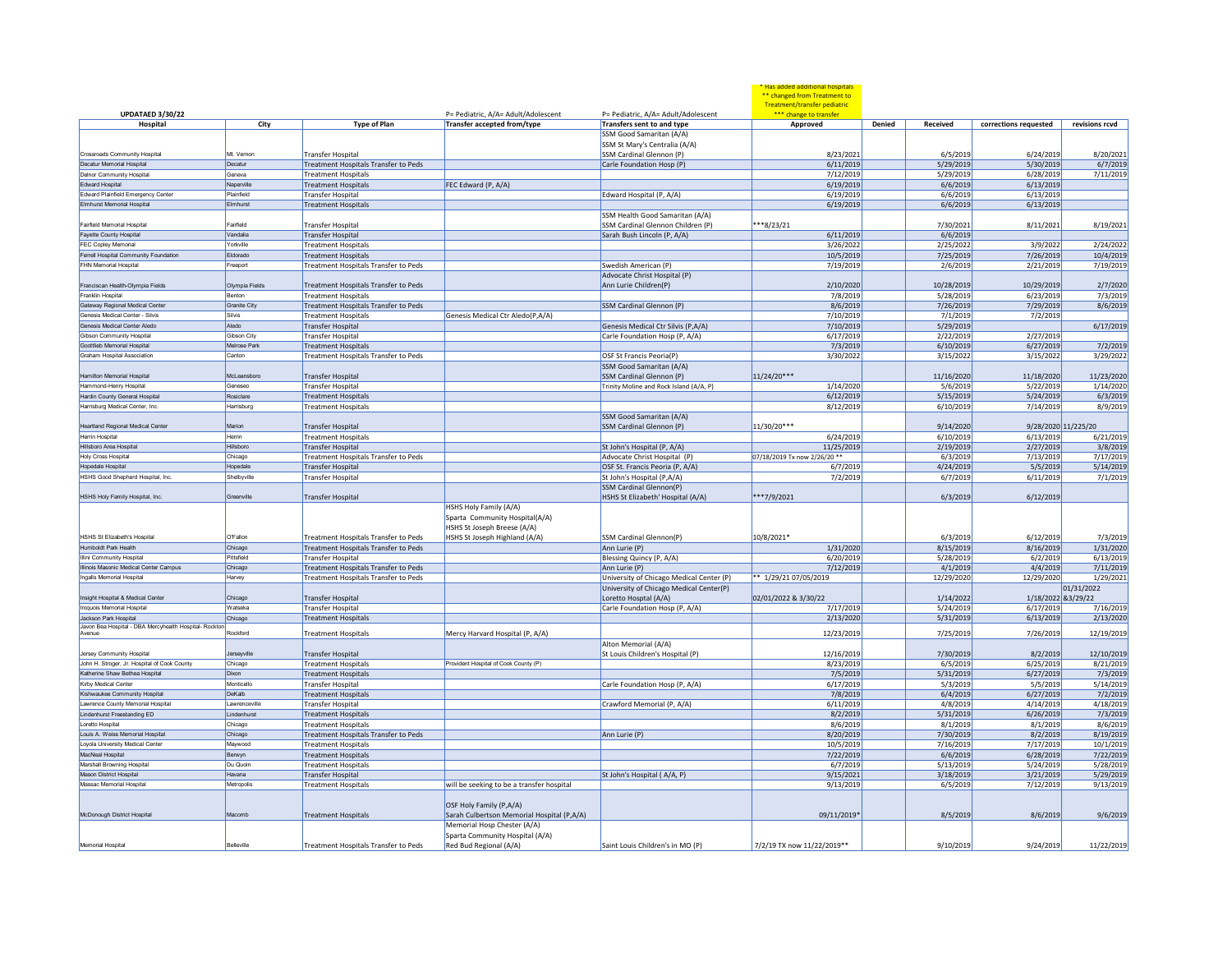|                                                                               |                      |                                                                    |                                                                                                                                                                                                                                                                                                                                                                                                                                                                                                                                                                                     |                                                                 | Has added additional hospitals<br>** changed from Treatment to<br>Treatment/transfer pediatric |        |                        |                         |                        |
|-------------------------------------------------------------------------------|----------------------|--------------------------------------------------------------------|-------------------------------------------------------------------------------------------------------------------------------------------------------------------------------------------------------------------------------------------------------------------------------------------------------------------------------------------------------------------------------------------------------------------------------------------------------------------------------------------------------------------------------------------------------------------------------------|-----------------------------------------------------------------|------------------------------------------------------------------------------------------------|--------|------------------------|-------------------------|------------------------|
| <b>UPDATAED 3/30/22</b>                                                       |                      |                                                                    | P= Pediatric, A/A= Adult/Adolescent                                                                                                                                                                                                                                                                                                                                                                                                                                                                                                                                                 | P= Pediatric, A/A= Adult/Adolescent                             | *** change to transfer                                                                         |        |                        |                         |                        |
| Hospital                                                                      | City                 | <b>Type of Plan</b>                                                | Transfer accepted from/type                                                                                                                                                                                                                                                                                                                                                                                                                                                                                                                                                         | Transfers sent to and type                                      | Approved                                                                                       | Denied | Received               | corrections requested   | revisions rcvd         |
|                                                                               |                      |                                                                    |                                                                                                                                                                                                                                                                                                                                                                                                                                                                                                                                                                                     | Saint Louis Children's in MO (P)<br>SSM Cardinal Glennon MO (P) |                                                                                                |        |                        |                         |                        |
|                                                                               |                      |                                                                    |                                                                                                                                                                                                                                                                                                                                                                                                                                                                                                                                                                                     | Memorial Hospital Belleville (A/A)                              |                                                                                                |        |                        |                         |                        |
| Memorial Hospital                                                             | Cheste               | <b>Transfer Hospital</b>                                           |                                                                                                                                                                                                                                                                                                                                                                                                                                                                                                                                                                                     | Memorial Hospital East Shiloh (A/A)                             | 12/10/2019                                                                                     |        | 6/3/2019               | 6/15/2019               | 12/5/2019              |
| Memorial Hospital Association                                                 | Carthage             | <b>Transfer Hospital</b>                                           |                                                                                                                                                                                                                                                                                                                                                                                                                                                                                                                                                                                     | Blessing Quincy (P, A/A)                                        | 6/17/2019                                                                                      |        | 5/3/2019               |                         |                        |
|                                                                               |                      |                                                                    | Memorial Hosp Chester (A/A)<br>Sparta Community Hospital (A/A)                                                                                                                                                                                                                                                                                                                                                                                                                                                                                                                      |                                                                 |                                                                                                |        |                        |                         |                        |
| Memorial Hospital East                                                        | Shiloh               | Treatment Hospitals Transfer to Peds                               | Red Bud Regional (A/A)                                                                                                                                                                                                                                                                                                                                                                                                                                                                                                                                                              | Saint Louis Children's in MO (P)                                | 7/2/19 TX now 11/22/2019**                                                                     |        | 9/10/2019              | 9/24/2019               | 11/22/2019             |
| Memorial Hospital of Carbondale                                               | Carbondale           | <b>Treatment Hospitals</b>                                         |                                                                                                                                                                                                                                                                                                                                                                                                                                                                                                                                                                                     |                                                                 | 6/24/2019                                                                                      |        | 6/10/2019              | 6/13/2019               | 6/21/2019              |
| Memorial Medical Center                                                       | Springfield          | <b>Treatment Hospitals</b>                                         |                                                                                                                                                                                                                                                                                                                                                                                                                                                                                                                                                                                     |                                                                 | 6/27/2019                                                                                      |        | 5/31/2019              | 6/20/2019               | 6/26/2019              |
| Mercy Harvard Hospital, Inc.                                                  | Harvard              | Transfer Hospital                                                  |                                                                                                                                                                                                                                                                                                                                                                                                                                                                                                                                                                                     | Javon Bea Hospital (P, A/A)                                     | 12/23/2019                                                                                     |        | 6/3/2019               | 6/15/2019               | 12/19/2019             |
| Mercy Hospital & Medical Center                                               | Chicago              | Treatment Hospitals Transfer to Peds                               |                                                                                                                                                                                                                                                                                                                                                                                                                                                                                                                                                                                     | Ann Lurie Children (P)                                          | 10/5/2019                                                                                      |        | 8/5/2019               | 8/8/2019                | 10/3/2019              |
| Methodist Medical Center of Illinois                                          | Peoria               | Treatment Hospitals Transfer to Peds                               |                                                                                                                                                                                                                                                                                                                                                                                                                                                                                                                                                                                     | OSF St Francis Peoria (P)                                       | 6/27/2019                                                                                      |        | 6/6/2019               | 6/24/2019               | 6/25/2019              |
| Midwest Medical Center                                                        | Galena               | <b>Treatment Hospitals</b>                                         |                                                                                                                                                                                                                                                                                                                                                                                                                                                                                                                                                                                     |                                                                 | 5/29/2019                                                                                      |        | 4/15/2019              | 5/5/2019                | 5/9/2019               |
| Midwestern Regional Medical Center<br>Morris Hospital and Health Care Centers | Zion<br>Morris       | <b>Transfer Hospital</b><br><b>Treatment Hospitals</b>             |                                                                                                                                                                                                                                                                                                                                                                                                                                                                                                                                                                                     | Vista Medical Center East (P,A/A)                               | 9/13/2019<br>6/28/2019                                                                         |        | 6/7/2019<br>6/3/2019   | 6/13/2019               | 9/13/2019<br>6/3/2019  |
| Morrison Community Hospital                                                   | Morrison             | <b>Transfer Hospital</b>                                           |                                                                                                                                                                                                                                                                                                                                                                                                                                                                                                                                                                                     | CGH Medical Center (P,A/A)                                      | 8/19/2019                                                                                      |        | 8/13/2019              |                         |                        |
| Mt. Sinai Hospital Medical Center                                             | Chicago              | Treatment Hospitals Transfer to Peds                               |                                                                                                                                                                                                                                                                                                                                                                                                                                                                                                                                                                                     |                                                                 | 07/18/2019 Tx now 2/26/20 **                                                                   |        | 6/3/2019               | 7/13/2019               | 7/16/2019              |
| NorthShore Univ. HealthSystem Evanston Hospital                               | Evanston             | Treatment Hospitals Transfer to Peds                               |                                                                                                                                                                                                                                                                                                                                                                                                                                                                                                                                                                                     | Ann Lurie (P)<br>Advocate Lutheran (P)                          | 8/20/2019                                                                                      |        | 5/24/2019              | 6/3/2019                | 8/19/2019              |
| NorthShore University HealthSystem Glenbrook Hospital Glenview                |                      | Treatment Hospitals Transfer to Peds                               |                                                                                                                                                                                                                                                                                                                                                                                                                                                                                                                                                                                     | Advocate Lutheran(P)                                            | 8/20/2019                                                                                      |        | 5/24/2019              | 6/3/2019                | 8/19/2019              |
| NorthShore University HealthSystem Highland Park                              | <b>Highland Park</b> | Treatment Hospitals Transfer to Peds                               |                                                                                                                                                                                                                                                                                                                                                                                                                                                                                                                                                                                     | Advocate Lutheran(P)                                            | 8/20/2019                                                                                      |        | 5/24/2019              | 6/3/2019                | 8/19/2019              |
| NorthShore University HealthSystem Skokie Hospital                            | Skokie               |                                                                    |                                                                                                                                                                                                                                                                                                                                                                                                                                                                                                                                                                                     |                                                                 |                                                                                                |        |                        | 6/3/2019                | 8/19/2019              |
| Northwest Community Hospita                                                   | Arlington Heights    | Treatment Hospitals Transfer to Peds<br><b>Treatment Hospitals</b> |                                                                                                                                                                                                                                                                                                                                                                                                                                                                                                                                                                                     | Advocate Lutheran (P)                                           | 8/20/2019<br>6/17/2019                                                                         |        | 5/24/2019<br>5/24/2019 | 6/12/2019               | 3/13/2019              |
| Northwestern Lake Forest FEC                                                  | Grayslake            | Treatment Hospitals Transfer to Peds                               |                                                                                                                                                                                                                                                                                                                                                                                                                                                                                                                                                                                     | Ann Lurie (P)                                                   | 6/24/2019                                                                                      |        | 6/6/2019               | 6/13/2019               | 6/21/2019              |
| Northwestern Lake Forest Hospital                                             | Lake Forest          | Treatment Hospitals Transfer to Peds                               |                                                                                                                                                                                                                                                                                                                                                                                                                                                                                                                                                                                     | Ann Lurie (P)                                                   | 6/24/2019                                                                                      |        | 6/6/2019               | 6/13/2019               | 6/21/2019              |
| Northwestern Medicine Huntley, Woodstock, McHenry                             |                      |                                                                    |                                                                                                                                                                                                                                                                                                                                                                                                                                                                                                                                                                                     |                                                                 |                                                                                                |        |                        |                         |                        |
| Hospital                                                                      | McHenry              | <b>Treatment Hospitals</b>                                         |                                                                                                                                                                                                                                                                                                                                                                                                                                                                                                                                                                                     |                                                                 | 6/21/2019                                                                                      |        | 5/31/2019              | 6/19/2019               | 6/20/2019              |
| Northwestern Memorial Hospital                                                | Chicago              | Treatment Hospitals Transfer to Peds                               |                                                                                                                                                                                                                                                                                                                                                                                                                                                                                                                                                                                     | Ann Lurie (P)                                                   | 6/25/2019                                                                                      |        | 6/5/2019               |                         |                        |
|                                                                               |                      |                                                                    |                                                                                                                                                                                                                                                                                                                                                                                                                                                                                                                                                                                     | OSF St Joseph Bloomington (P)                                   |                                                                                                |        |                        |                         |                        |
| OSF FEC OSF Healthcare Center                                                 | Streator             | Treatment Hospitals Transfer to Peds                               |                                                                                                                                                                                                                                                                                                                                                                                                                                                                                                                                                                                     | OSF St Francis - Peoria(P)                                      | 6/7/2019                                                                                       |        | 4/8/2019               | 4/24/2019               | 4/25/2019              |
| OSF Heart of Mary Medical Center                                              | Urbana               | <b>Transfer Hospital</b>                                           |                                                                                                                                                                                                                                                                                                                                                                                                                                                                                                                                                                                     | Carle Foundation Hosp (P, A/A)                                  | 6/17/2019                                                                                      |        | 4/8/2019               | 4/24/2019               | 4/25/2019              |
| OSF Holy Family Medical Center                                                | Monmouth             |                                                                    |                                                                                                                                                                                                                                                                                                                                                                                                                                                                                                                                                                                     | McDonough District (P,A/A)                                      |                                                                                                |        |                        |                         |                        |
| OSF Little Company of Mary Medical Center                                     | Evergreen Park       | Transfer Hospital<br>Treatment Hospitals Transfer to Peds          |                                                                                                                                                                                                                                                                                                                                                                                                                                                                                                                                                                                     | OSF St Francis (P, A/A) 5/25/21<br>Advocate Christ (P)          | 9/11/2019<br>6/25/19 TX now 12/09/2019**                                                       |        | 5/2/2019<br>10/23/2019 | 5/22/2019<br>10/23/2019 | 12/3/2019              |
| OSF Saint Clare Medical Center                                                | Princeton            | Transfer Hospital                                                  |                                                                                                                                                                                                                                                                                                                                                                                                                                                                                                                                                                                     | OSF St Francis Peoria (P,A/A)                                   | $***10/8/2021$                                                                                 |        | 10/5/2021              |                         |                        |
| OSE Sacred Heart Medical Center                                               | Danville             | Treatment Hospitals Transfer to Peds                               |                                                                                                                                                                                                                                                                                                                                                                                                                                                                                                                                                                                     | Carle Foundation Hosp (P)                                       | 6/17/2019                                                                                      |        | 4/8/2019               | 4/24/2019               | 4/25/2019              |
| OSF Saint Anthony Medical Center                                              | Rockford             | Transfer Hospital                                                  |                                                                                                                                                                                                                                                                                                                                                                                                                                                                                                                                                                                     | Swedish American (P, A/A)                                       | 7/12/2019                                                                                      |        | 6/24/2019              |                         |                        |
|                                                                               |                      |                                                                    |                                                                                                                                                                                                                                                                                                                                                                                                                                                                                                                                                                                     | SSM Cardinal Glennon (P)                                        |                                                                                                |        |                        |                         |                        |
| OSF Saint Anthony's Health Center                                             | Alton                | <b>Treatment Hospitals Transfer to Peds</b>                        |                                                                                                                                                                                                                                                                                                                                                                                                                                                                                                                                                                                     | St Louis Children's Hospital (P)                                | 10/08/2019*                                                                                    |        | 8/2/2019               | 9/5/2019                |                        |
|                                                                               |                      |                                                                    |                                                                                                                                                                                                                                                                                                                                                                                                                                                                                                                                                                                     | OSF St Joseph Bloomington (P)                                   |                                                                                                |        |                        |                         |                        |
| OSF Saint Elizabeth Medical Center                                            | Ottawa               | Treatment Hospitals Transfer to Peds                               | Galesburg Cottage Hospital(P,A/A)                                                                                                                                                                                                                                                                                                                                                                                                                                                                                                                                                   | OSF St Francis - Peoria(P)                                      | 6/7/2019                                                                                       |        | 4/8/2019               | 4/24/2019               | 4/25/2019              |
| OSE Saint Francis Medical Center                                              | Peoria               |                                                                    | OSF Saint Luke Medical Ctr (P,A/A)<br>Warner Hospital (P,A/A)<br>Hopedale Hospital (P/A/A)<br>Carle Eureka Hospital (P,A/A)<br>Pekin Memorial Hospital (P, A/A)<br>Proctor Community Hospital (P,A/A)<br>St, Mary Medical Ctr Galesburg (P,A/A)<br>St Margaret's Hospital (P, A/A)<br>Illinois Valley Community (P,A/A)<br>Graham Hospital (P)<br>OSF Ctr for Health FEC Streator (P)<br>OSF Holy Family Medical Ctr (P, A/A)<br>OSF Saint Elizabeth Medical Ctr(P)<br>OSF Saint Paul Medical Ctr (P)<br>Methodist Medical Ctr of Illinois (P)<br>OSF Saint Claire Med Ctr (P, A/A) |                                                                 |                                                                                                |        |                        |                         |                        |
| OSF Saint James Hospital                                                      | Pontiac              | <b>Treatment Hospitals</b><br>Transfer Hospital                    | Carle Bromenn Medical Center (P)                                                                                                                                                                                                                                                                                                                                                                                                                                                                                                                                                    | OSF St Joseph Bloomington (P)                                   | 10/8/2021*<br>6/7/2019                                                                         |        | 4/8/2019<br>4/8/2019   | 4/24/2019               | 4/25/2019<br>4/25/2019 |
| OSF Saint Luke Medical Center                                                 | Kewanee              | <b>Transfer Hospital</b>                                           |                                                                                                                                                                                                                                                                                                                                                                                                                                                                                                                                                                                     | OSF St. Francis Peoria (P, A/A)                                 | 6/7/2019                                                                                       |        | 4/8/2019               | 4/24/2019               | 4/25/2019              |
|                                                                               |                      |                                                                    |                                                                                                                                                                                                                                                                                                                                                                                                                                                                                                                                                                                     | OSF St Joseph Bloomington (P)                                   |                                                                                                |        |                        |                         |                        |
| OSF Saint Paul Medical Center                                                 | Mendota              | Treatment Hospitals Transfer to Peds                               |                                                                                                                                                                                                                                                                                                                                                                                                                                                                                                                                                                                     | OSF St Francis - Peoria(P)                                      | 6/7/2019                                                                                       |        | 4/8/2019               | 4/24/2019               | 4/25/2019              |
|                                                                               |                      |                                                                    | Saint Paul Medical Center (P)<br>Saint James/James John W Albert Medical<br>Ctr(P,A/A)<br>Warner Hospital (P,A/A)<br>OSF Health Streator Free Standing ED(P)<br>Saint Elizabeth Medical Center (P)                                                                                                                                                                                                                                                                                                                                                                                  |                                                                 |                                                                                                |        |                        |                         |                        |
| OSE St. Joseph Medical Center                                                 | Bloomington          | <b>Treatment Hospitals</b>                                         | Carle BroMenn Medical Center(P)                                                                                                                                                                                                                                                                                                                                                                                                                                                                                                                                                     |                                                                 | 9/24/2019                                                                                      |        | 4/8/2019               | 4/24/2019               | 4/25/2019              |
| OSF St. Mary Medical Center                                                   | Galesburg            | Transfer Hospital                                                  |                                                                                                                                                                                                                                                                                                                                                                                                                                                                                                                                                                                     | OSF St Francis Peoria (P, A/A)                                  | 6/7/2019                                                                                       |        | 4/8/2019               | 4/24/2019               | 4/25/2019              |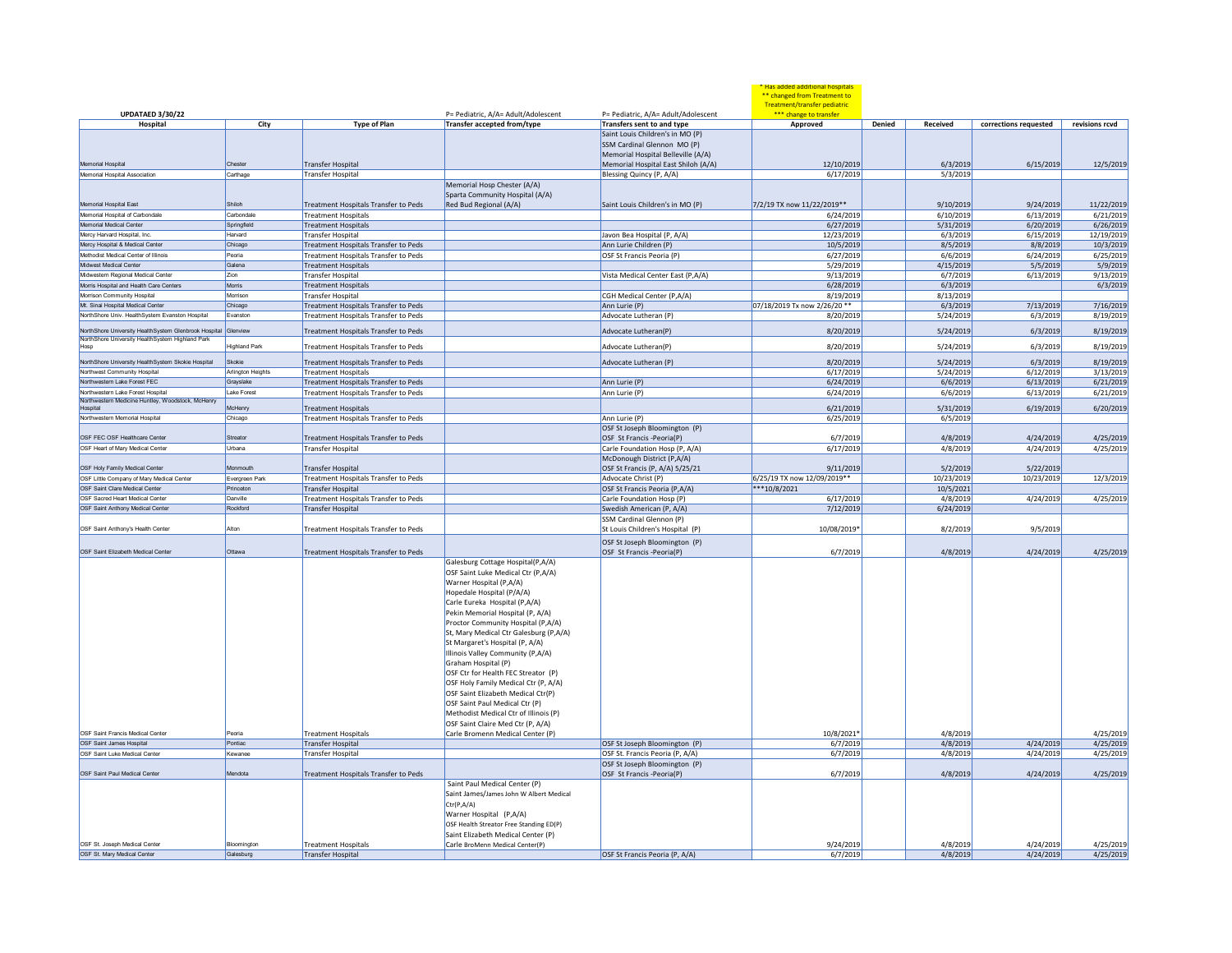| <b>UPDATAED 3/30/22</b>                             |               |                                             | P= Pediatric, A/A= Adult/Adolescent                                                                                                                                                                                                                                                                                                                                                                                                                                                                                                                                                                                                                                     | P= Pediatric, A/A= Adult/Adolescent                                                                                                                                                                                                                                | * Has added additional hospital<br>** changed from Treatment to<br>Treatment/transfer pediatric<br>*** change to transfer |        |            |                             |                    |
|-----------------------------------------------------|---------------|---------------------------------------------|-------------------------------------------------------------------------------------------------------------------------------------------------------------------------------------------------------------------------------------------------------------------------------------------------------------------------------------------------------------------------------------------------------------------------------------------------------------------------------------------------------------------------------------------------------------------------------------------------------------------------------------------------------------------------|--------------------------------------------------------------------------------------------------------------------------------------------------------------------------------------------------------------------------------------------------------------------|---------------------------------------------------------------------------------------------------------------------------|--------|------------|-----------------------------|--------------------|
| Hospital                                            | City          | <b>Type of Plan</b>                         | Transfer accepted from/type                                                                                                                                                                                                                                                                                                                                                                                                                                                                                                                                                                                                                                             | Transfers sent to and type                                                                                                                                                                                                                                         | Approved                                                                                                                  | Denied | Received   | corrections requested       | revisions rcvd     |
| Palos Community Hospital                            | Palos Heights | Treatment Hospitals Transfer to Peds        |                                                                                                                                                                                                                                                                                                                                                                                                                                                                                                                                                                                                                                                                         | Advocate Christ (P)                                                                                                                                                                                                                                                | 8/20/2019                                                                                                                 |        |            | 4/8/2019 04/12/19 & 4/22/19 | 04/19/2019 8/19/19 |
| Pana Community Hospital                             | Pana          | Transfer Hospital                           |                                                                                                                                                                                                                                                                                                                                                                                                                                                                                                                                                                                                                                                                         | St John's Hospital (A/A, P)                                                                                                                                                                                                                                        | 12/01/2020 ***                                                                                                            |        | 11/20/2020 | 11/28/2020                  | 11/30/2020         |
| Paris Community Hospital                            | Paris         | <b>Transfer Hospital</b>                    |                                                                                                                                                                                                                                                                                                                                                                                                                                                                                                                                                                                                                                                                         | Carle Foundation Hosp (P, A/A)                                                                                                                                                                                                                                     | 6/28/2019                                                                                                                 |        | 4/15/2019  | 5/13/2019                   | 5/14/2019          |
| Passavant Area Hospital                             | Jacksonville  | <b>Treatment Hospitals</b>                  |                                                                                                                                                                                                                                                                                                                                                                                                                                                                                                                                                                                                                                                                         |                                                                                                                                                                                                                                                                    | 6/11/2019                                                                                                                 |        | 5/29/2019  | 5/30/2019                   | 6/3/2019           |
| Pekin Memorial Hospital                             | Pekin         | <b>Transfer Hospital</b>                    |                                                                                                                                                                                                                                                                                                                                                                                                                                                                                                                                                                                                                                                                         | OSF St. Francis Peoria (P, A/A)                                                                                                                                                                                                                                    | 6/27/2019                                                                                                                 |        | 6/6/2019   | 6/24/2019                   | 6/26/2019          |
| Pinckneyville Community Hospital                    | Pinckneyville | <b>Treatment Hospitals</b>                  |                                                                                                                                                                                                                                                                                                                                                                                                                                                                                                                                                                                                                                                                         |                                                                                                                                                                                                                                                                    | 6/28/2019                                                                                                                 |        | 6/3/2019   | 6/17/2019                   | 6/27/2019          |
| Presence Chicago Hospitals Network - DBA Presence   |               |                                             |                                                                                                                                                                                                                                                                                                                                                                                                                                                                                                                                                                                                                                                                         |                                                                                                                                                                                                                                                                    |                                                                                                                           |        |            |                             |                    |
| Saint Francis Hospital                              | Evanston      | <b>Treatment Hospitals</b>                  |                                                                                                                                                                                                                                                                                                                                                                                                                                                                                                                                                                                                                                                                         |                                                                                                                                                                                                                                                                    | 6/28/2019                                                                                                                 |        | 6/3/2019   | 6/26/2019                   | 6/28/2019          |
| Presence Mercy Medical Center                       | Aurora        | <b>Treatment Hospitals</b>                  |                                                                                                                                                                                                                                                                                                                                                                                                                                                                                                                                                                                                                                                                         |                                                                                                                                                                                                                                                                    | 6/7/2019                                                                                                                  |        | 5/31/2019  | 6/6/2019                    | 6/6/2019           |
| Presence Resurrection Medical Center                | Chicago       | <b>Treatment Hospitals</b>                  |                                                                                                                                                                                                                                                                                                                                                                                                                                                                                                                                                                                                                                                                         |                                                                                                                                                                                                                                                                    | 6/21/2019                                                                                                                 |        | 5/31/2019  | 6/14/2019                   | 6/20/2019          |
| Presence Saint Elizabeth Hospital                   | Chicago       | <b>Treatment Hospitals</b>                  |                                                                                                                                                                                                                                                                                                                                                                                                                                                                                                                                                                                                                                                                         |                                                                                                                                                                                                                                                                    | 6/25/2019                                                                                                                 |        | 5/29/2019  | 6/12/2019                   | 6/24/2019          |
| Presence Saint Joseph Hospital - Chicago            | Chicago       | <b>Treatment Hospitals</b>                  |                                                                                                                                                                                                                                                                                                                                                                                                                                                                                                                                                                                                                                                                         |                                                                                                                                                                                                                                                                    | 6/17/2019                                                                                                                 |        | 5/31/2019  | 6/12/2019                   | 6/13/2019          |
| Presence Saint Joseph Hospital - Elgin              | Elgin         | <b>Treatment Hospitals</b>                  |                                                                                                                                                                                                                                                                                                                                                                                                                                                                                                                                                                                                                                                                         |                                                                                                                                                                                                                                                                    | 6/27/2019                                                                                                                 |        | 5/31/2019  | 6/20/2019                   | 6/25/2016          |
| Presence Saint Joseph Medical Center                | Joliet        | <b>Treatment Hospitals</b>                  |                                                                                                                                                                                                                                                                                                                                                                                                                                                                                                                                                                                                                                                                         |                                                                                                                                                                                                                                                                    | 6/21/2019                                                                                                                 |        | 5/31/2019  | 6/12/2019                   | 6/20/2019          |
| Presence Saint Mary of Nazareth Hospita             | Chicago       | <b>Treatment Hospitals</b>                  |                                                                                                                                                                                                                                                                                                                                                                                                                                                                                                                                                                                                                                                                         |                                                                                                                                                                                                                                                                    | 6/25/2019                                                                                                                 |        | 5/29/2019  | 6/12/2019                   | 6/24/2019          |
| Presence St. Mary's Hospital                        | Kankake       | <b>Treatment Hospitals</b>                  |                                                                                                                                                                                                                                                                                                                                                                                                                                                                                                                                                                                                                                                                         |                                                                                                                                                                                                                                                                    | 6/17/2019                                                                                                                 |        | 5/30/2019  | 6/12/2019                   | 6/12/2019          |
| Proctor Community Hospital                          | Peoria        | Transfer Hospital                           |                                                                                                                                                                                                                                                                                                                                                                                                                                                                                                                                                                                                                                                                         | OSF St Francis Peoria (P, A/A)                                                                                                                                                                                                                                     | 6/27/2019                                                                                                                 |        | 6/6/2019   | 6/24/2019                   | 6/26/2019          |
| Provident Hospital of Cook County                   | Chicago       | Treatment Hospitals Transfer to Peds        |                                                                                                                                                                                                                                                                                                                                                                                                                                                                                                                                                                                                                                                                         | John H Stroger (P)                                                                                                                                                                                                                                                 | 8/23/2019                                                                                                                 |        | 6/7/2019   | 6/15/2019                   | 8/22/2019          |
| Red Bud Illinois Company, LLC - DBA Red Bud Regiona |               |                                             |                                                                                                                                                                                                                                                                                                                                                                                                                                                                                                                                                                                                                                                                         | Belleville Memorial (A/A)<br>Memorial East (A/A)                                                                                                                                                                                                                   |                                                                                                                           |        |            |                             |                    |
| Hospital                                            | Red Bud       | Transfer Hospital                           |                                                                                                                                                                                                                                                                                                                                                                                                                                                                                                                                                                                                                                                                         | St Louis Children (P)                                                                                                                                                                                                                                              | 1/30/2020                                                                                                                 |        | 5/23/2019  | 6/18/2019                   | 1/29/1930          |
| Riverside Medical Center                            | Kankakee      | <b>Treatment Hospitals</b>                  |                                                                                                                                                                                                                                                                                                                                                                                                                                                                                                                                                                                                                                                                         |                                                                                                                                                                                                                                                                    | 2/28/2019                                                                                                                 |        | 1/15/2019  | 1/22/2019                   | 2/6/2019           |
| Rochelle Community Hospital                         | Rochelle      | <b>Treatment Hospitals</b>                  |                                                                                                                                                                                                                                                                                                                                                                                                                                                                                                                                                                                                                                                                         |                                                                                                                                                                                                                                                                    | 2/13/2020                                                                                                                 |        | 1/13/2020  | 1/15/2020                   | 2/12/2020          |
| Roseland Community Hospital                         | Chicago       | Treatment Hospitals Transfer to Peds        |                                                                                                                                                                                                                                                                                                                                                                                                                                                                                                                                                                                                                                                                         | Advocate Christ (P)                                                                                                                                                                                                                                                | 7/15/19 TX now 11/6/2019**                                                                                                |        | 10/27/2019 | 10/5/2019                   | 10/29/2019         |
| Rush Oak Park Hospital, Inc.                        | Oak Park      | Treatment Hospitals Transfer to Peds        |                                                                                                                                                                                                                                                                                                                                                                                                                                                                                                                                                                                                                                                                         | Ann Lurie (P)                                                                                                                                                                                                                                                      | 10/08/2021**                                                                                                              |        | 10/6/2021  |                             |                    |
| Rush University Medical Center                      | Chicago       | <b>Treatment Hospitals</b>                  |                                                                                                                                                                                                                                                                                                                                                                                                                                                                                                                                                                                                                                                                         |                                                                                                                                                                                                                                                                    | 6/17/2019                                                                                                                 |        | 5/24/2019  | 6/13/2019                   | 6/13/2019          |
|                                                     |               |                                             |                                                                                                                                                                                                                                                                                                                                                                                                                                                                                                                                                                                                                                                                         | Alton Memorial (P)<br>Memorial Hospital Belleville (P)<br>Memorial Hospital of Chester (P)<br>Memorial Hospital East (P)<br>Sparta Community Hospital (P)<br>OSF Saint Anthony's Health Ctr (P)<br>Jersey Community Hospital (P)<br>Washington County Hospital (P) |                                                                                                                           |        |            |                             |                    |
|                                                     |               |                                             |                                                                                                                                                                                                                                                                                                                                                                                                                                                                                                                                                                                                                                                                         | Red Bud Regional (P)                                                                                                                                                                                                                                               |                                                                                                                           |        |            |                             |                    |
| Saint Louis Children's Hospita                      | St Louis      | Out-of-State Hospital                       |                                                                                                                                                                                                                                                                                                                                                                                                                                                                                                                                                                                                                                                                         | Touchette Regional (P)                                                                                                                                                                                                                                             | 12/10/2019*                                                                                                               |        | 8/19/2019  | 8/26/2019                   | 11/22/2019         |
|                                                     |               |                                             |                                                                                                                                                                                                                                                                                                                                                                                                                                                                                                                                                                                                                                                                         | SSM St Mary's (A/A)                                                                                                                                                                                                                                                |                                                                                                                           |        |            |                             |                    |
| Salem Township Hospital                             | Salem         | <b>Transfer Hospital</b>                    |                                                                                                                                                                                                                                                                                                                                                                                                                                                                                                                                                                                                                                                                         | SSM Cardinal Glennon MO (P)                                                                                                                                                                                                                                        | 9/29/2020                                                                                                                 |        | 7/27/2020  | 8/3/2020                    | 9/28/2020          |
| Sarah Bush Lincoln Health Center                    | Mattoon       | <b>Treatment Hospitals</b>                  | Fayette County Hospital (P,A/A)                                                                                                                                                                                                                                                                                                                                                                                                                                                                                                                                                                                                                                         |                                                                                                                                                                                                                                                                    | 6/11/2019                                                                                                                 |        | 5/29/2019  | 5/30/2019                   | 6/6/2019           |
| Sarah D. Culbertson Memorial Hospital               | Rushville     | <b>Transfer Hospital</b>                    |                                                                                                                                                                                                                                                                                                                                                                                                                                                                                                                                                                                                                                                                         | McDonough District (P,A/A)                                                                                                                                                                                                                                         | 12/16/2019                                                                                                                |        | 9/30/2019  | 10/5/2019                   | 12/13/2019         |
| Silver Cross Emergicare Center                      | Homer Glen    | Transfer Hospital                           |                                                                                                                                                                                                                                                                                                                                                                                                                                                                                                                                                                                                                                                                         | Silver Cross Hospital & Medical Center(P,A/A)                                                                                                                                                                                                                      | 10/15/2019                                                                                                                |        | 7/31/2019  | 8/2/2019                    | 10/14/2019         |
| Silver Cross Hospital and Medical Centers           | New Lenox     | <b>Treatment Hospitals</b>                  | Silver Cross Emergicare Center(P,A/A)                                                                                                                                                                                                                                                                                                                                                                                                                                                                                                                                                                                                                                   |                                                                                                                                                                                                                                                                    | 10/15/2019                                                                                                                |        | 7/31/2019  | 8/2/2019                    | 10/14/2019         |
| South Shore Hospital                                | Chicago       | <b>Treatment Hospitals</b>                  |                                                                                                                                                                                                                                                                                                                                                                                                                                                                                                                                                                                                                                                                         |                                                                                                                                                                                                                                                                    | 8/21/2019                                                                                                                 |        | 6/7/2019   | 7/3/2019                    | 8/21/2019          |
|                                                     |               |                                             |                                                                                                                                                                                                                                                                                                                                                                                                                                                                                                                                                                                                                                                                         | Saint Louis Children's in MO (P)<br>SSM Cardinal Glennon MO (P)                                                                                                                                                                                                    | 07/08/2019 was TX now 2/10/20 **                                                                                          |        |            |                             |                    |
| Sparta Community Hospital                           | Sparta        | <b>Transfer Hospital</b>                    |                                                                                                                                                                                                                                                                                                                                                                                                                                                                                                                                                                                                                                                                         | HSHS St Elizabeth Hospital (A/A)                                                                                                                                                                                                                                   | 8/23/21 switch hospital                                                                                                   |        | 8/3/2021   | 11/22/2019                  | 2/7/2020           |
| SSM Health Cardinal Glennon                         | St Louis      |                                             | SSM Good Samaritan Mt Vernon (P)<br>SSM St Mary's Centralia (P)<br>HSHS Holy Family Hosp Greenville (P)<br>HSHS St Elizabeth's Hosp O'Fallon (P)<br>HSHS St Joseph Hospital Highland (P)<br>HSHS St Joseph Hospital Breese (P)<br>OSF St. Anthony Health Center Alton(P)<br>Gateway Regional Med Ctr (P)<br>Hamilton Memorial Hospital (P)<br>Heartland Regional Medical Center (P)<br>Memorial Hospital Chester (P)<br>Alton Memorial (P)<br>Clay County Hospital (P)<br>Crossroads Community Hospital (P)<br>Red Bud Regional Hospital (P)<br>Sparta Community Hospital (P)<br>Washington County Hospital P)<br>Fairfield Memorial (P)<br>Salem Township Hospital (P) |                                                                                                                                                                                                                                                                    | 7/25/2019                                                                                                                 |        | 3/21/2019  | 3/26/2019                   |                    |
|                                                     |               | Out-of-State Hospital                       |                                                                                                                                                                                                                                                                                                                                                                                                                                                                                                                                                                                                                                                                         |                                                                                                                                                                                                                                                                    |                                                                                                                           |        |            |                             |                    |
| SSM Health Good Samaritan Hospital - Mt. Vernon     | Mt. Vernon    | Treatment Hospitals Transfer to Peds        | Crossroads Community (A/A)<br>Heartland Regional Medical Center (A/A)<br>Hamilton Memorial Hospital (A/A)<br>Fairfield Memorial (A/A)<br>Union County Hospital (A/A)                                                                                                                                                                                                                                                                                                                                                                                                                                                                                                    | SSM Cardinal Glennon (P)                                                                                                                                                                                                                                           | 10/8/21*                                                                                                                  |        | 4/29/2019  | 5/5/2019                    |                    |
|                                                     |               |                                             | Washington County Hospital A/A)                                                                                                                                                                                                                                                                                                                                                                                                                                                                                                                                                                                                                                         |                                                                                                                                                                                                                                                                    |                                                                                                                           |        |            |                             |                    |
| SSM Health St. Mary's Hospital - Centralia          | Centralia     | <b>Treatment Hospitals Transfer to Peds</b> | Salem Township Hospital (A/A)<br>Crossroads Community Hospital (A/A)<br>Clay County Hospital (A/A)                                                                                                                                                                                                                                                                                                                                                                                                                                                                                                                                                                      | SSM Cardinal Glennon(P)                                                                                                                                                                                                                                            | $10/8/21*$                                                                                                                |        | 4/23/2019  | 5/5/2019                    |                    |